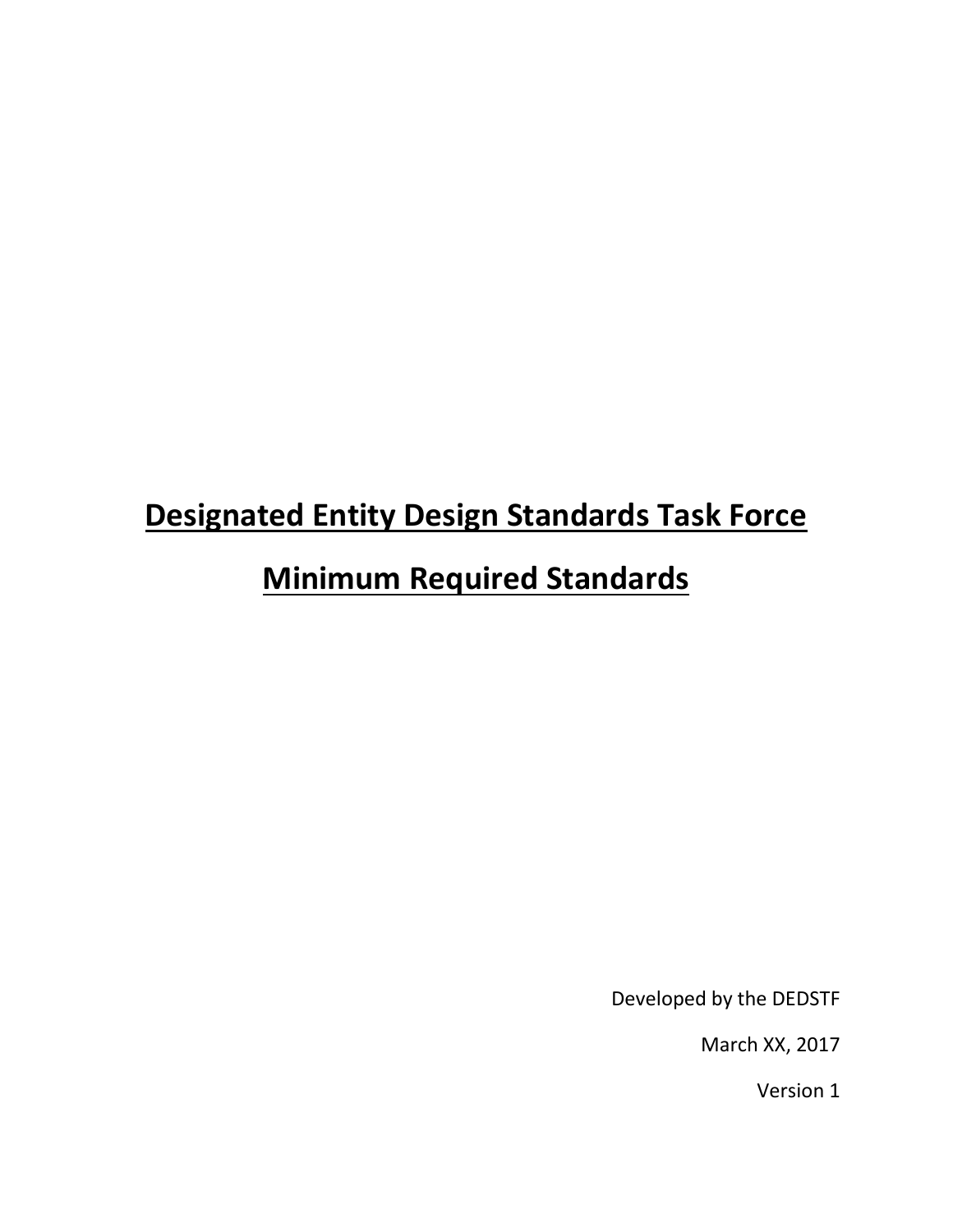## **Table of Contents**

| Introduction 3                                                                    |  |
|-----------------------------------------------------------------------------------|--|
|                                                                                   |  |
| System Protection and Control Design and Coordination Minimum Required Standards4 |  |
|                                                                                   |  |
|                                                                                   |  |
|                                                                                   |  |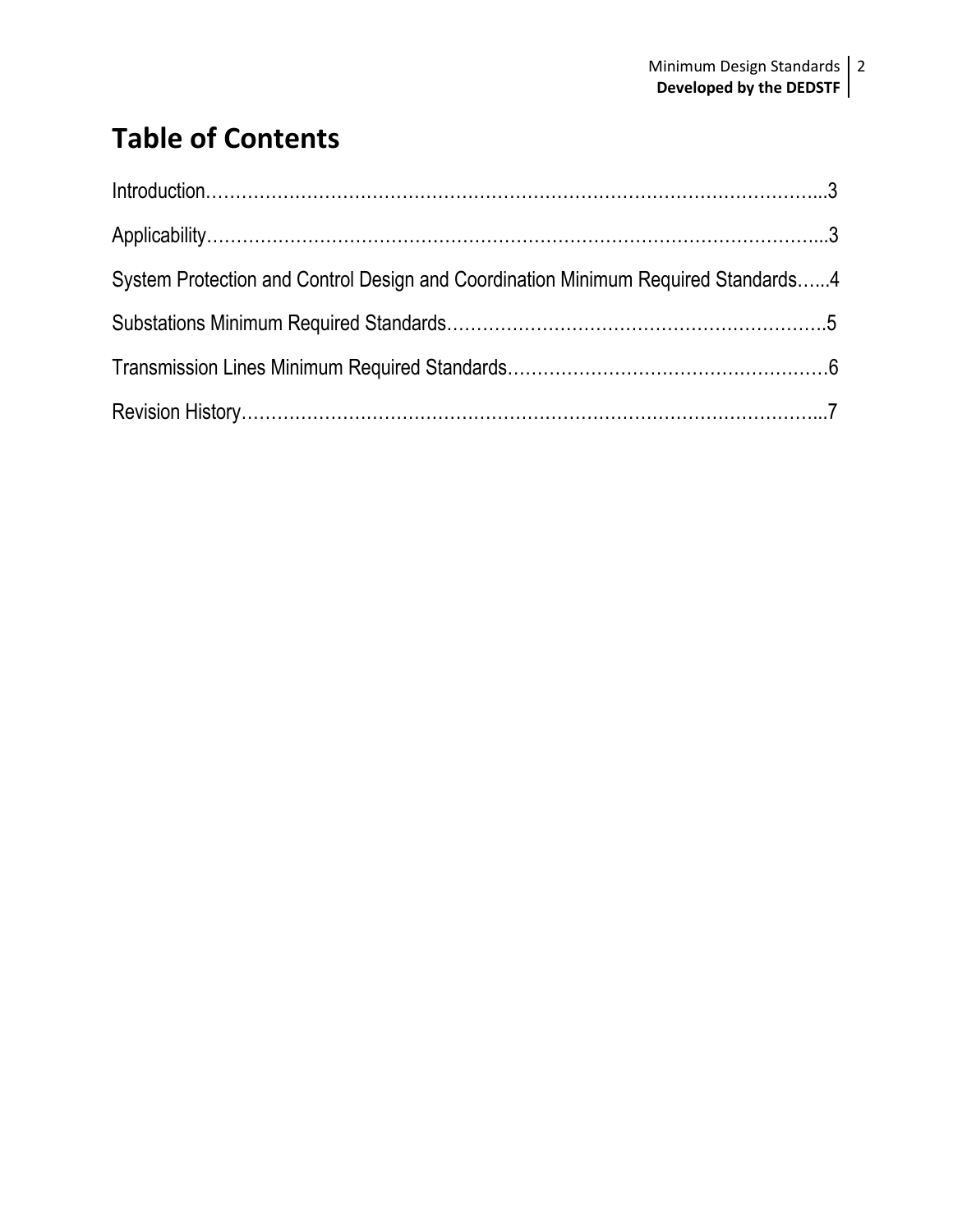### **1.0) Introduction**

This set of minimum design standards was developed by the Designated Entity Design Standards Task Force to assure a minimum level of robustness is provided such that the new competitivelysolicited facilities would not introduce a weak point in the system in terms of performance. The task force consists of PJM Transmission Owners, PJM Transmission Developers and other PJM Stakeholders.

### **2.0) Applicability**

The minimum design standards included in this document are required for all competitively solicited projects which are required to sign the Designated Entity Agreement. Adherence to these minimum design standards will be a consideration in the RTEP Proposal Window selection process.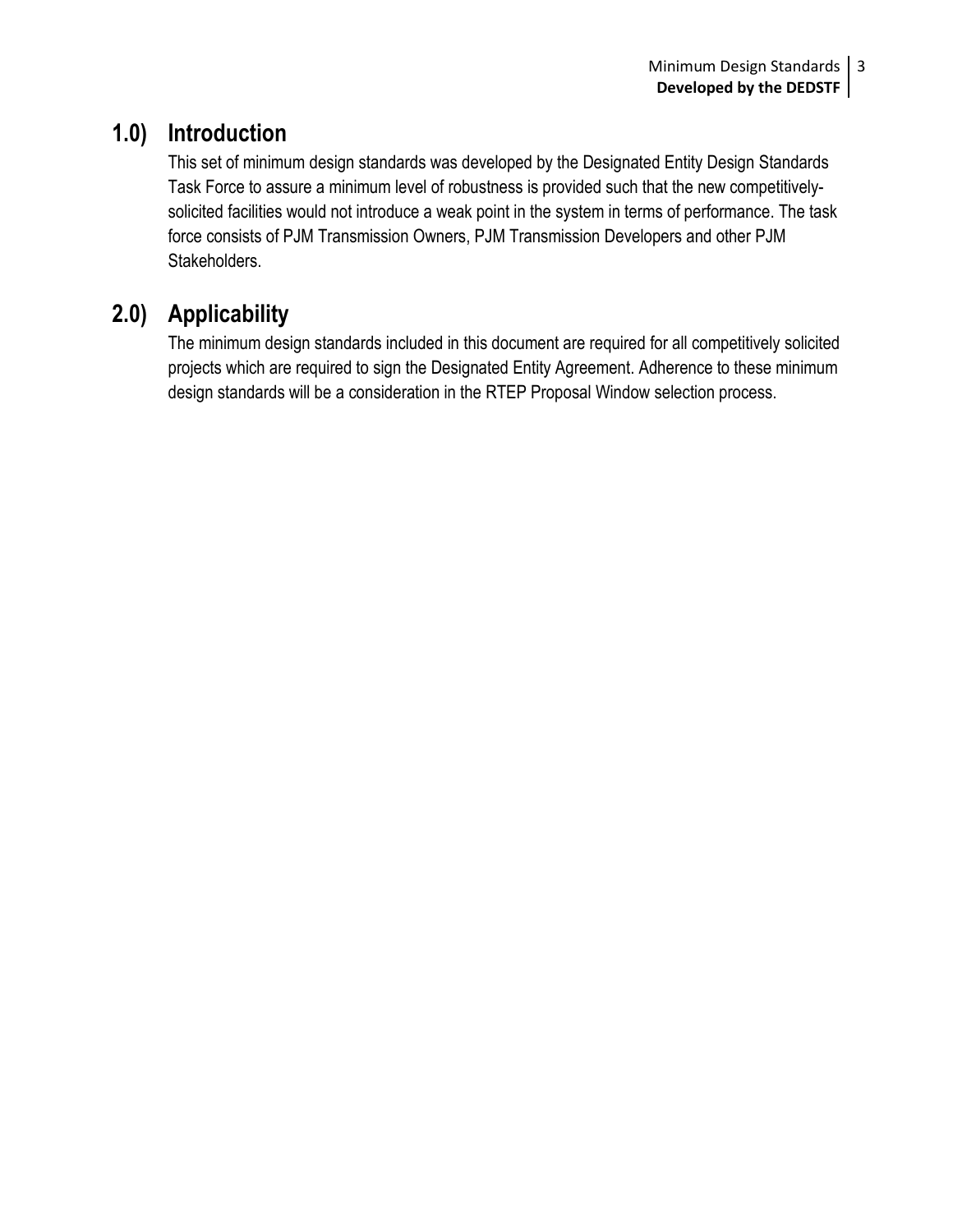**3.0) System Protection and Control Design and Coordination Minimum Required Standards**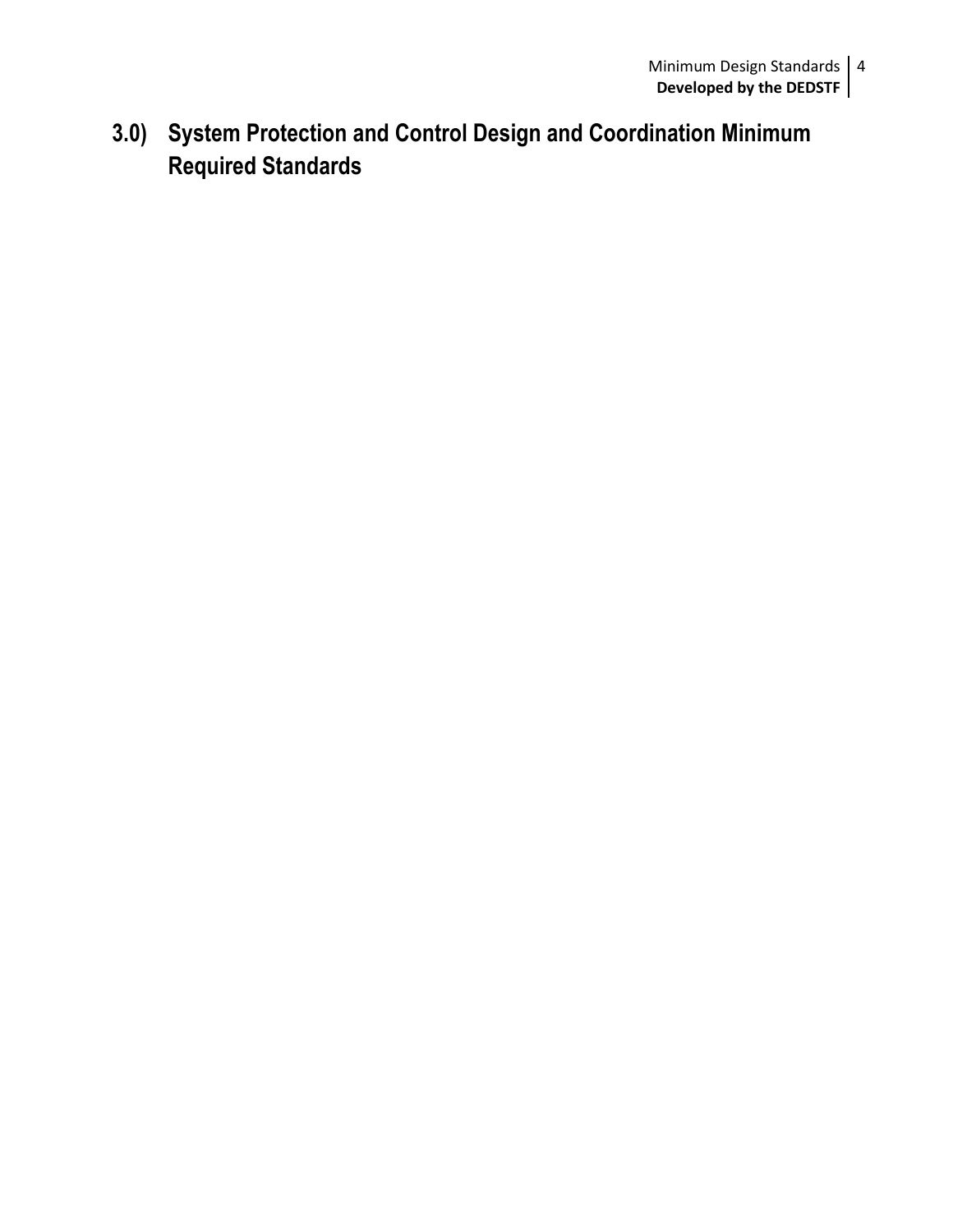### **4.0) Substations Minimum Required Standards**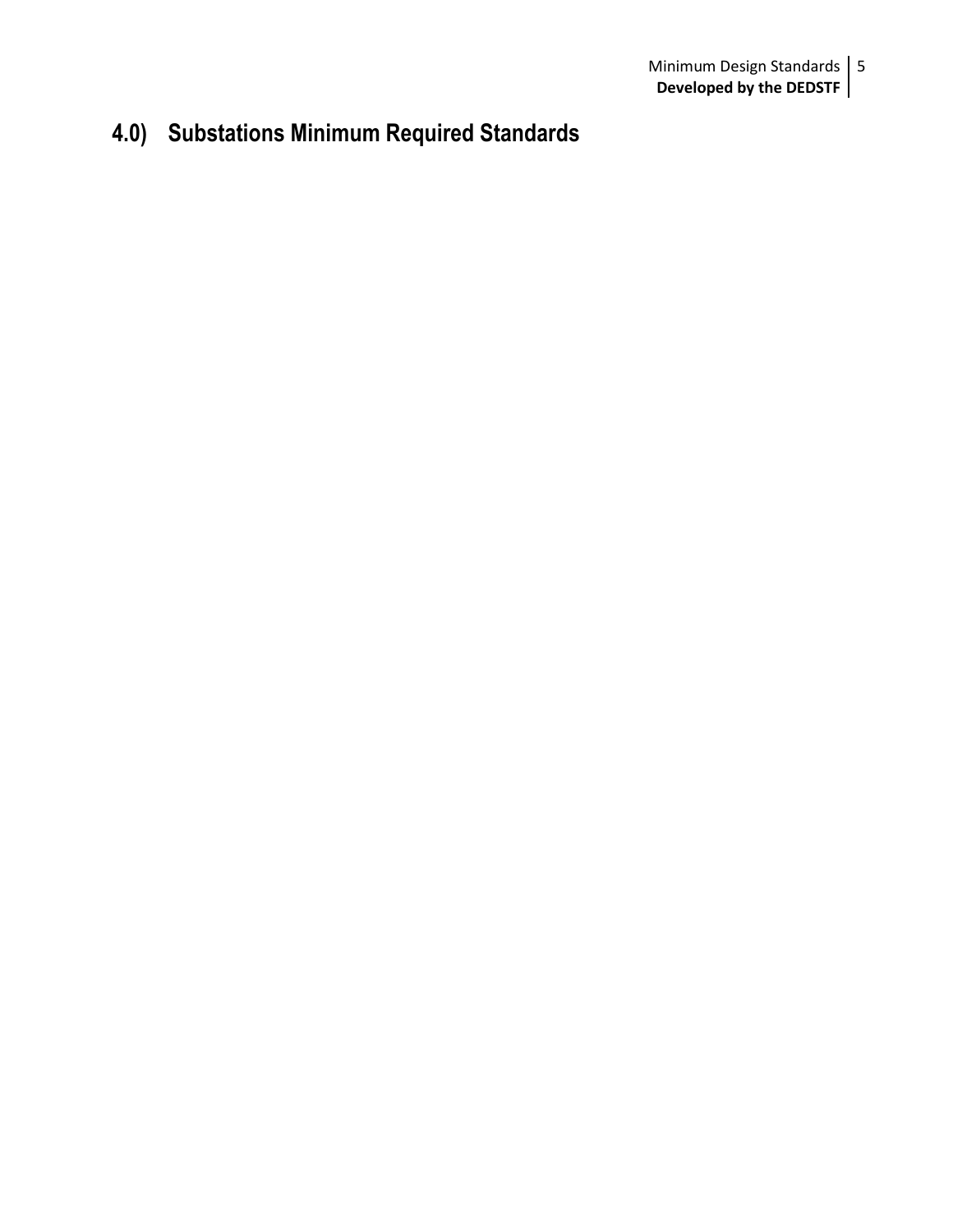### **5.0) Transmission Lines Minimum Required Standards**